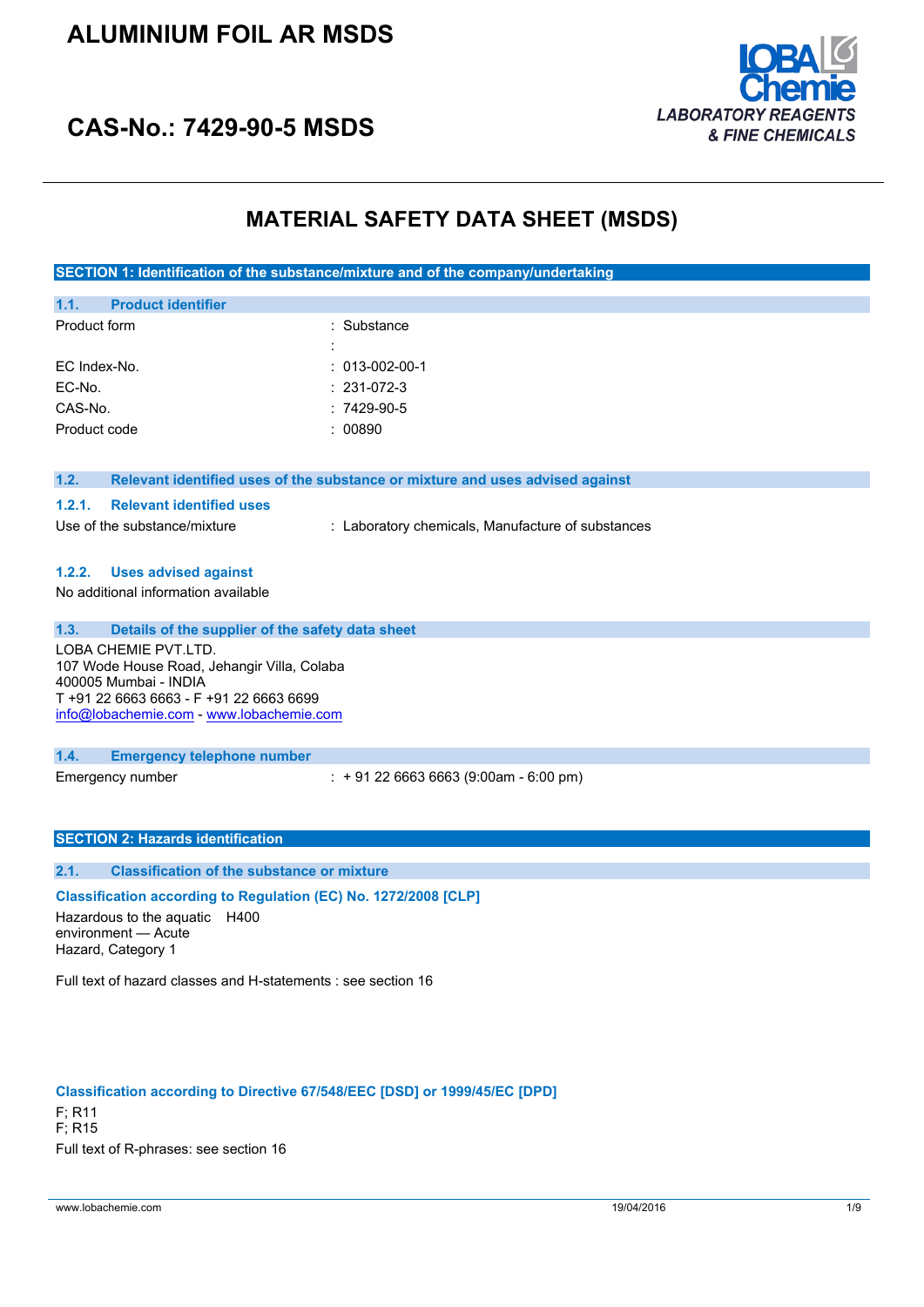Safety Data Sheet

according to Regulation (EC) No. 1907/2006 (REACH) with its amendment Regulation (EU) 2015/830

## **Adverse physicochemical, human health and environmental effects**

No additional information available



### **2.3. Other hazards**

No additional information available

| <b>SECTION 3: Composition/information on ingredients</b> |                     |  |  |  |
|----------------------------------------------------------|---------------------|--|--|--|
|                                                          |                     |  |  |  |
| 3.1.<br><b>Substances</b>                                |                     |  |  |  |
| Name                                                     | : ALUMINIUM FOIL AR |  |  |  |
| CAS-No.                                                  | $:7429-90-5$        |  |  |  |
| EC-No.                                                   | $: 231-072-3$       |  |  |  |
| EC Index-No.                                             | $: 013-002-00-1$    |  |  |  |
|                                                          |                     |  |  |  |
|                                                          |                     |  |  |  |

Full text of R- and H-statements: see section 16

## **3.2. Mixtures**

Not applicable

| <b>SECTION 4: First aid measures</b>             |                                                                                                                                                         |  |  |
|--------------------------------------------------|---------------------------------------------------------------------------------------------------------------------------------------------------------|--|--|
|                                                  |                                                                                                                                                         |  |  |
| 4.1.<br><b>Description of first aid measures</b> |                                                                                                                                                         |  |  |
| First-aid measures after inhalation              | : Assure fresh air breathing. If breathing is difficult, remove victim to fresh air and keep<br>at rest in a position comfortable for breathing.        |  |  |
| First-aid measures after skin contact            | : Get immediate medical advice/attention. Wash with plenty of water                                                                                     |  |  |
| First-aid measures after eye contact             | : Rinse cautiously with water for several minutes. Remove contact lenses, if present<br>and easy to do. Continue rinsing. Get medical advice/attention. |  |  |
| First-aid measures after ingestion               | : Rinse mouth. Do not induce vomiting.                                                                                                                  |  |  |
| 4.2.                                             | Most important symptoms and effects, both acute and delayed                                                                                             |  |  |
|                                                  |                                                                                                                                                         |  |  |

#### No additional information available

| 4.3.<br>Indication of any immediate medical attention and special treatment needed |  |
|------------------------------------------------------------------------------------|--|
|------------------------------------------------------------------------------------|--|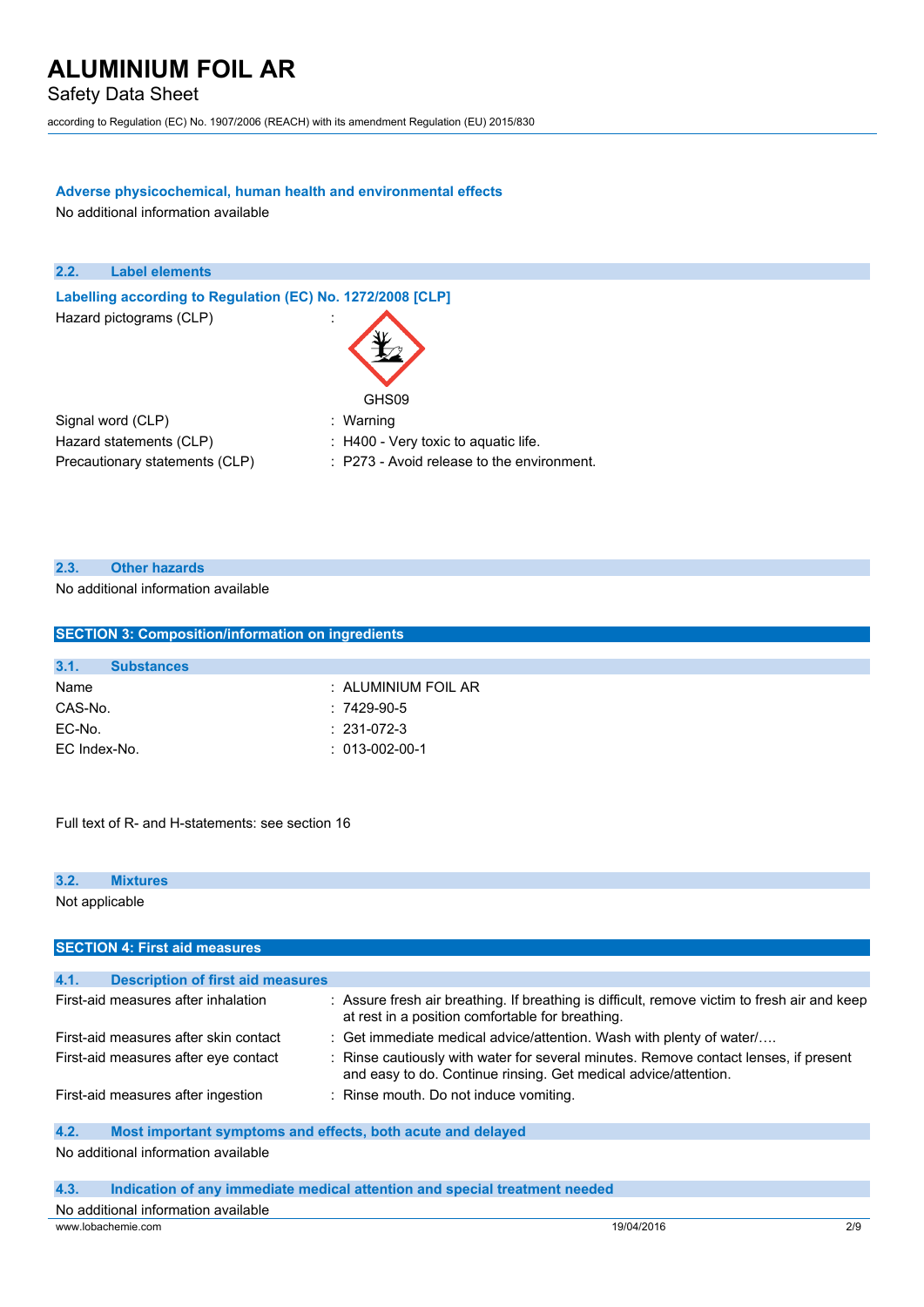## Safety Data Sheet

according to Regulation (EC) No. 1907/2006 (REACH) with its amendment Regulation (EU) 2015/830

| <b>SECTION 5: Firefighting measures</b>                                     |                                                                                                                          |
|-----------------------------------------------------------------------------|--------------------------------------------------------------------------------------------------------------------------|
| 5.1.<br><b>Extinguishing media</b>                                          |                                                                                                                          |
| Suitable extinguishing media                                                | : Carbon dioxide. Dry powder. Foam. Water spray.                                                                         |
| Unsuitable extinguishing media                                              | : Do not use extinguishing media containing water.                                                                       |
|                                                                             |                                                                                                                          |
| 5.2.<br>Special hazards arising from the substance or mixture               |                                                                                                                          |
| No additional information available                                         |                                                                                                                          |
| 5.3.<br><b>Advice for firefighters</b>                                      |                                                                                                                          |
| Protection during firefighting                                              | : Do not enter fire area without proper protective equipment, including respiratory                                      |
|                                                                             | protection.                                                                                                              |
| <b>SECTION 6: Accidental release measures</b>                               |                                                                                                                          |
| 6.1.                                                                        | Personal precautions, protective equipment and emergency procedures                                                      |
| 6.1.1.<br>For non-emergency personnel                                       |                                                                                                                          |
| <b>Emergency procedures</b>                                                 | : Evacuate unnecessary personnel.                                                                                        |
|                                                                             |                                                                                                                          |
| 6.1.2.<br>For emergency responders<br>Protective equipment                  | : Use personal protective equipment as required.                                                                         |
|                                                                             |                                                                                                                          |
| 6.2.<br><b>Environmental precautions</b>                                    |                                                                                                                          |
| Very toxic to aquatic life.                                                 |                                                                                                                          |
| 6.3.<br>Methods and material for containment and cleaning up                |                                                                                                                          |
| Methods for cleaning up                                                     | : Soak up spills with inert solids, such as clay or diatomaceous earth as soon as                                        |
|                                                                             | possible. On land, sweep or shovel into suitable containers.                                                             |
| 6.4.<br><b>Reference to other sections</b>                                  |                                                                                                                          |
| No additional information available                                         |                                                                                                                          |
| <b>SECTION 7: Handling and storage</b>                                      |                                                                                                                          |
|                                                                             |                                                                                                                          |
| <b>Precautions for safe handling</b><br>7.1.                                |                                                                                                                          |
| Precautions for safe handling                                               | : Avoid contact with skin and eyes. Avoid dust formation.                                                                |
| Hygiene measures                                                            | Wash hands and other exposed areas with mild soap and water before eating,<br>drinking or smoking and when leaving work. |
|                                                                             |                                                                                                                          |
| <b>Conditions for safe storage, including any incompatibilities</b><br>7.2. |                                                                                                                          |
| Storage conditions                                                          | : Store in a well-ventilated place. Keep container tightly closed.                                                       |
| <b>Specific end use(s)</b><br>7.3.                                          |                                                                                                                          |
| No additional information available                                         |                                                                                                                          |
| <b>SECTION 8: Exposure controls/personal protection</b>                     |                                                                                                                          |
|                                                                             |                                                                                                                          |
| 8.1.<br><b>Control parameters</b>                                           |                                                                                                                          |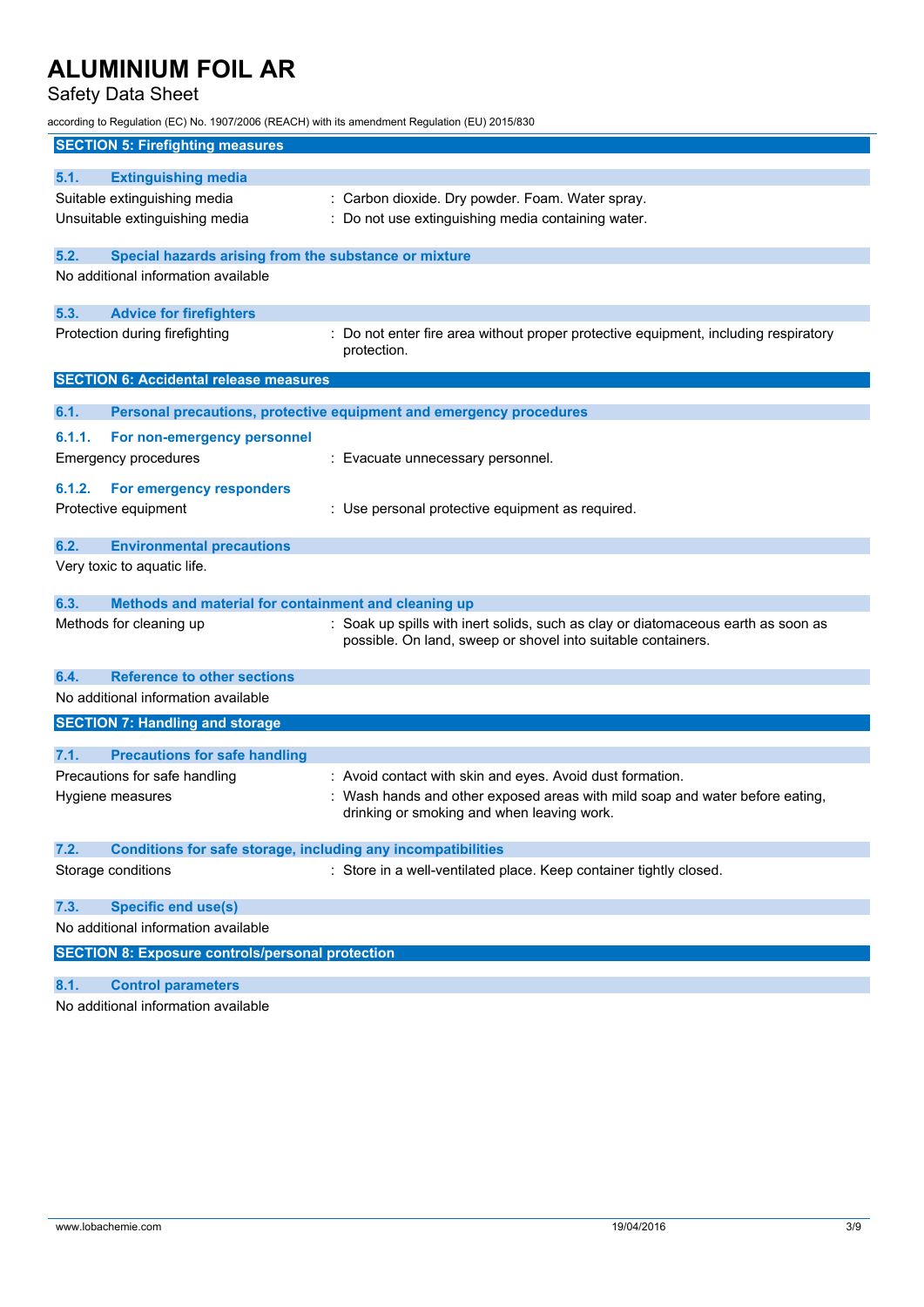Safety Data Sheet

according to Regulation (EC) No. 1907/2006 (REACH) with its amendment Regulation (EU) 2015/830

| 8.2.            | <b>Exposure controls</b> |                                                                    |
|-----------------|--------------------------|--------------------------------------------------------------------|
| Hand protection |                          | : Protective gloves                                                |
| Eye protection  |                          | : Chemical goggles or safety glasses                               |
|                 | Skin and body protection | : Wear suitable protective clothing                                |
|                 | Respiratory protection   | : [In case of inadequate ventilation] wear respiratory protection. |

## **SECTION 9: Physical and chemical properties**

| 9.1.<br>Information on basic physical and chemical properties |                                                                                                                         |
|---------------------------------------------------------------|-------------------------------------------------------------------------------------------------------------------------|
| Physical state                                                | : Solid                                                                                                                 |
| Colour                                                        | : Silver grey metal.                                                                                                    |
| Odour                                                         | : odourless.                                                                                                            |
| Odour threshold                                               | : No data available                                                                                                     |
| pH                                                            | : No data available                                                                                                     |
| Relative evaporation rate (butylacetate=1)                    | : No data available                                                                                                     |
| Melting point                                                 | : 660.37 °C                                                                                                             |
| Freezing point                                                | : No data available                                                                                                     |
| Boiling point                                                 | : 2327 °C                                                                                                               |
| Flash point                                                   | : No data available                                                                                                     |
| Auto-ignition temperature                                     | : 760 $^{\circ}$ C                                                                                                      |
| Decomposition temperature                                     | : No data available                                                                                                     |
| Flammability (solid, gas)                                     | : Highly flammable liquid and vapour, In contact with water releases flammable gases<br>which may ignite spontaneously. |
| Vapour pressure                                               | : No data available                                                                                                     |
| Relative vapour density at 20 °C                              | : No data available                                                                                                     |
| Relative density                                              | : No data available                                                                                                     |
| Density<br>Solubility                                         | : $2.7$ g/cm <sup>3</sup><br>: Water: Insoluble in water                                                                |
| Log Pow                                                       | : No data available                                                                                                     |
| Viscosity, kinematic                                          | : No data available                                                                                                     |
| Viscosity, dynamic                                            | : No data available                                                                                                     |
| Explosive properties                                          | : No data available                                                                                                     |
| Oxidising properties                                          | : No data available                                                                                                     |
| <b>Explosive limits</b>                                       | : No data available                                                                                                     |

## **9.2. Other information**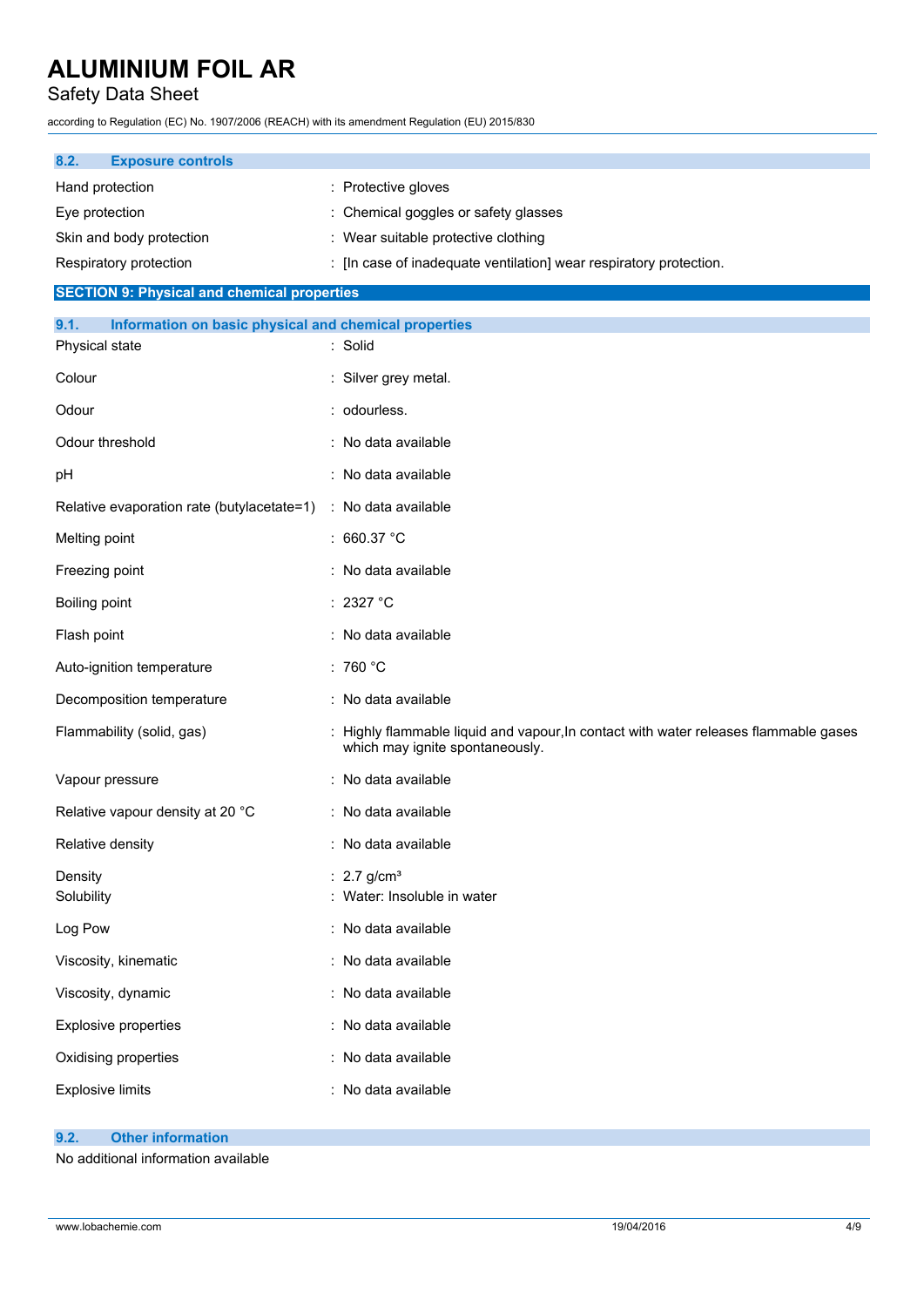## Safety Data Sheet

according to Regulation (EC) No. 1907/2006 (REACH) with its amendment Regulation (EU) 2015/830

|                  |                                              | iccording to regulation (EO) NO. T30772000 (NEAOH) with its amendment Negulation (EO) 2013/030 |
|------------------|----------------------------------------------|------------------------------------------------------------------------------------------------|
|                  | <b>SECTION 10: Stability and reactivity</b>  |                                                                                                |
| 10.1.            | <b>Reactivity</b>                            |                                                                                                |
|                  | No additional information available          |                                                                                                |
|                  |                                              |                                                                                                |
| 10.2.            | <b>Chemical stability</b>                    |                                                                                                |
|                  | Stable under normal conditions.              |                                                                                                |
| 10.3.            | <b>Possibility of hazardous reactions</b>    |                                                                                                |
|                  | No additional information available          |                                                                                                |
| 10.4.            | <b>Conditions to avoid</b>                   |                                                                                                |
| Direct sunlight. |                                              |                                                                                                |
| 10.5.            | <b>Incompatible materials</b>                |                                                                                                |
|                  | No additional information available          |                                                                                                |
| 10.6.            | <b>Hazardous decomposition products</b>      |                                                                                                |
|                  | No additional information available          |                                                                                                |
|                  |                                              |                                                                                                |
|                  | <b>SECTION 11: Toxicological information</b> |                                                                                                |
| 11.1.            | Information on toxicological effects         |                                                                                                |
| Acute toxicity   |                                              | : Not classified                                                                               |
|                  |                                              |                                                                                                |
|                  |                                              |                                                                                                |
|                  | Skin corrosion/irritation                    | Not classified                                                                                 |
|                  | Serious eye damage/irritation                | Not classified                                                                                 |
|                  | Respiratory or skin sensitisation            | Not classified                                                                                 |
|                  | Germ cell mutagenicity                       | Not classified                                                                                 |
| Carcinogenicity  |                                              | : Not classified                                                                               |
|                  |                                              |                                                                                                |
|                  | Reproductive toxicity                        | : Not classified                                                                               |
|                  | STOT-single exposure                         | Not classified                                                                                 |
|                  |                                              |                                                                                                |

Aspiration hazard **in the set of the set of the set of the set of the set of the set of the set of the set of the set of the set of the set of the set of the set of the set of the set of the set of the set of the set of th** 

STOT-repeated exposure : Not classified

## **SECTION 12: Ecological information**

### **12.1. Toxicity**

No additional information available

## **12.2. Persistence and degradability**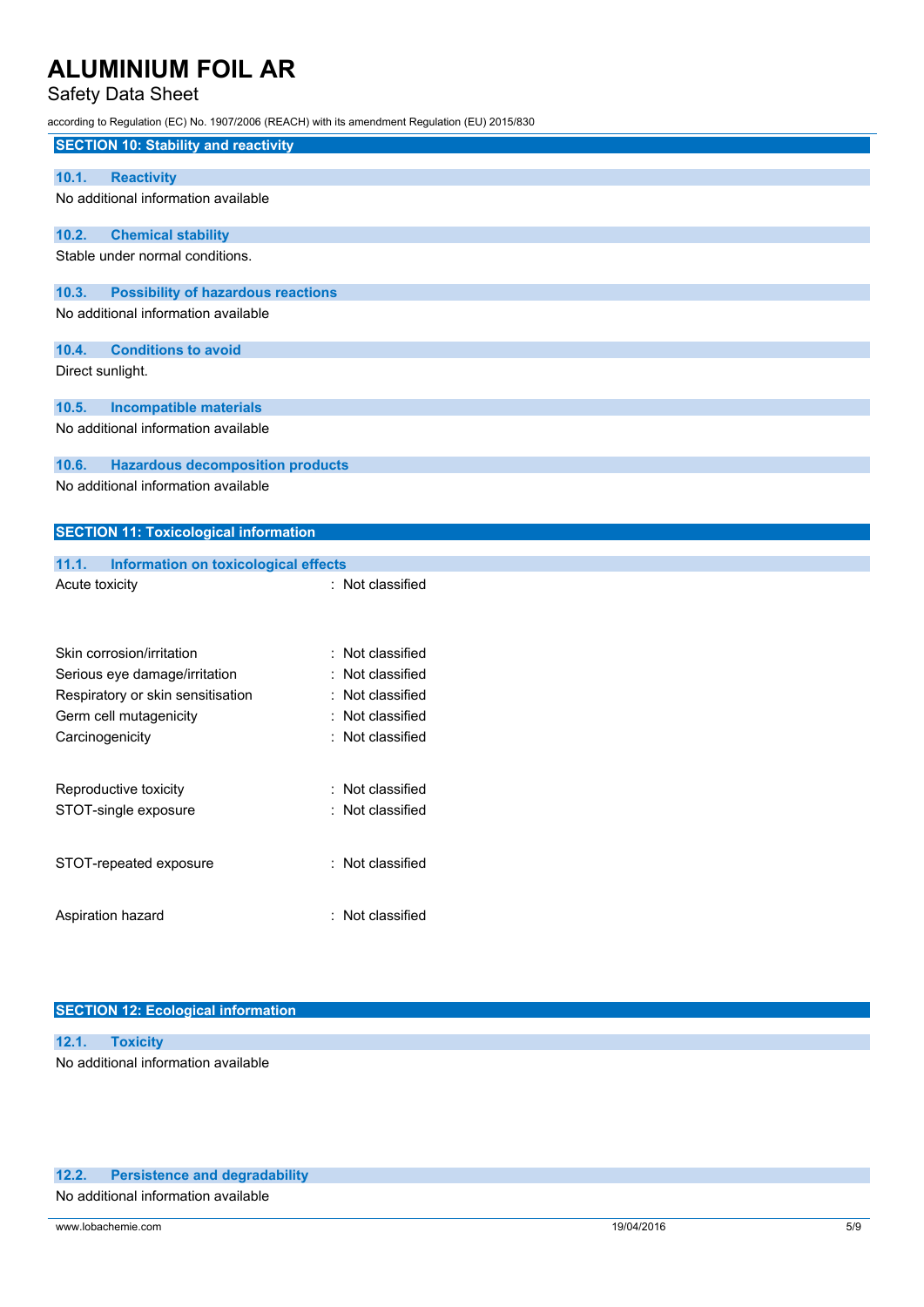## Safety Data Sheet

according to Regulation (EC) No. 1907/2006 (REACH) with its amendment Regulation (EU) 2015/830

| 12.3.<br><b>Bioaccumulative potential</b>                                                                                                                                                                         |  |  |  |
|-------------------------------------------------------------------------------------------------------------------------------------------------------------------------------------------------------------------|--|--|--|
| No additional information available                                                                                                                                                                               |  |  |  |
| 12.4.<br><b>Mobility in soil</b>                                                                                                                                                                                  |  |  |  |
| No additional information available                                                                                                                                                                               |  |  |  |
| <b>Results of PBT and vPvB assessment</b><br>12.5.                                                                                                                                                                |  |  |  |
| No additional information available                                                                                                                                                                               |  |  |  |
| <b>Other adverse effects</b><br>12.6.                                                                                                                                                                             |  |  |  |
| No additional information available                                                                                                                                                                               |  |  |  |
| <b>SECTION 13: Disposal considerations</b>                                                                                                                                                                        |  |  |  |
| <b>Waste treatment methods</b><br>13.1.                                                                                                                                                                           |  |  |  |
| : Dispose of contents/container to hazardous or special waste collection point, in<br>Product/Packaging disposal<br>recommendations<br>accordance with local, regional, national and/or international regulation. |  |  |  |
| : Handle empty containers with care because residual vapours are flammable.<br>Additional information                                                                                                             |  |  |  |
| <b>SECTION 14: Transport information</b>                                                                                                                                                                          |  |  |  |
| In accordance with ADR / RID / IMDG / IATA / ADN                                                                                                                                                                  |  |  |  |

| <b>UN number</b><br>14.1.                  |                  |
|--------------------------------------------|------------------|
| UN-No. (ADR)                               | Not applicable   |
| UN-No. (IMDG)                              | Not applicable   |
| UN-No. (IATA)                              | Not applicable   |
| UN-No. (ADN)                               | Not applicable   |
| UN-No. (RID)                               | Not applicable   |
| 14.2.<br><b>UN proper shipping name</b>    |                  |
| Proper Shipping Name (ADR)                 | : Not applicable |
| Proper Shipping Name (IMDG)                | Not applicable   |
| Proper Shipping Name (IATA)                | Not applicable   |
| Proper Shipping Name (ADN)                 | Not applicable   |
| Proper Shipping Name (RID)                 | : Not applicable |
| 14.3.<br><b>Transport hazard class(es)</b> |                  |
| <b>ADR</b>                                 |                  |
| Transport hazard class(es) (ADR)           | Not applicable   |
| <b>IMDG</b>                                |                  |
| Transport hazard class(es) (IMDG)          | Not applicable   |
|                                            |                  |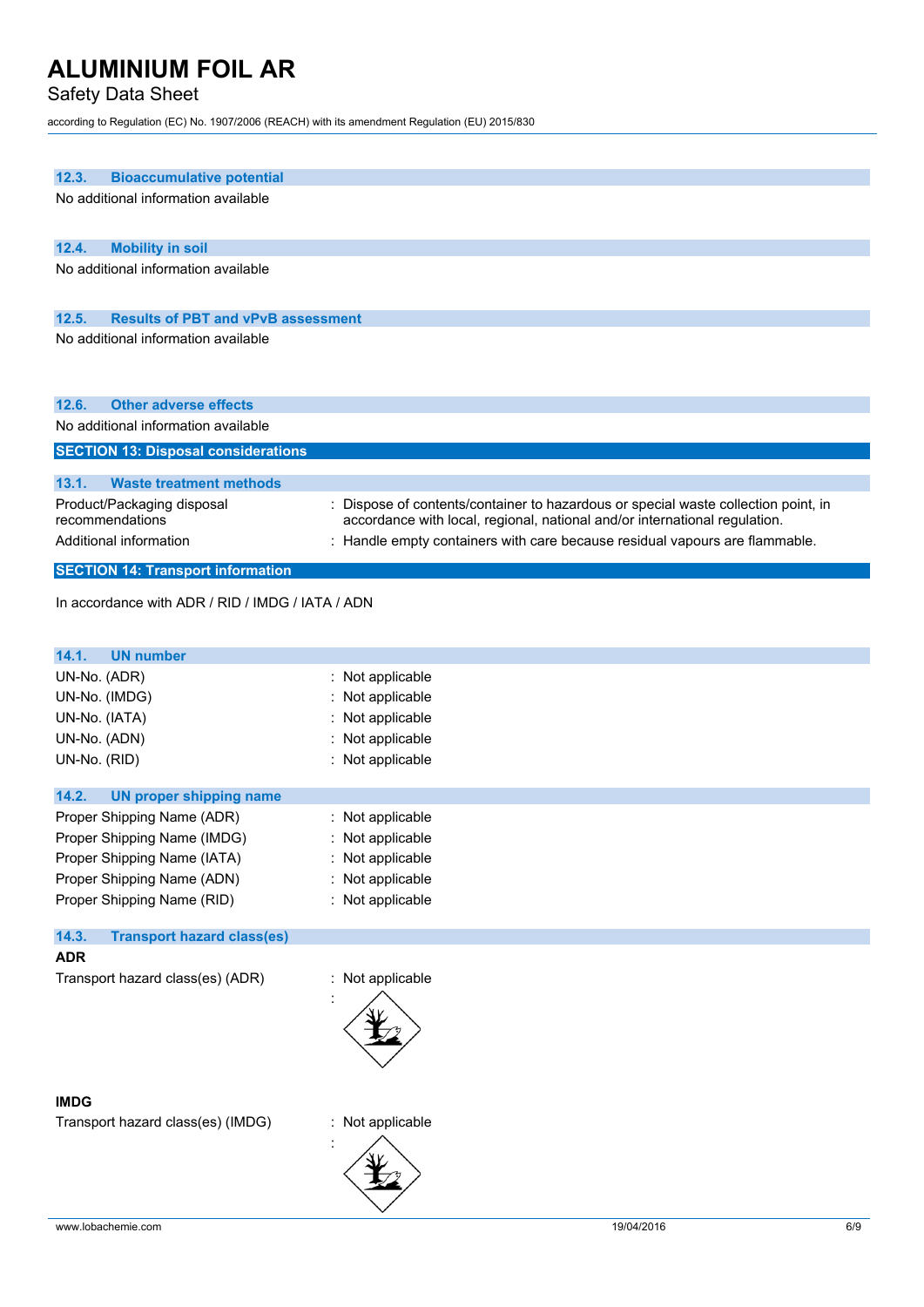## Safety Data Sheet

according to Regulation (EC) No. 1907/2006 (REACH) with its amendment Regulation (EU) 2015/830

## **IATA**

Transport hazard class(es) (IATA) : Not applicable



:

## **ADN**

**RID**

Transport hazard class(es) (ADN) : Not applicable



Transport hazard class(es) (RID) : Not applicable



| <b>Packing group</b><br>14.4.         |                                          |
|---------------------------------------|------------------------------------------|
| Packing group (ADR)                   | $:$ Not applicable                       |
| Packing group (IMDG)                  | : Not applicable                         |
| Packing group (IATA)                  | : Not applicable                         |
| Packing group (ADN)                   | : Not applicable                         |
| Packing group (RID)                   | : Not applicable                         |
|                                       |                                          |
| <b>Environmental hazards</b><br>14.5. |                                          |
| Dangerous for the environment         | : Yes                                    |
| Marine pollutant                      | : Yes                                    |
| Other information                     | : No supplementary information available |
|                                       |                                          |

## **14.6. Special precautions for user**

| Limited quantities (ADR)                                     | : 5kg                       |            |     |
|--------------------------------------------------------------|-----------------------------|------------|-----|
| Packing instructions (ADR)                                   | $:$ P002, IBC08, LP02, R001 |            |     |
| Special packing provisions (ADR)                             | $:$ PP11, B3                |            |     |
| Mixed packing provisions (ADR)                               | : MP11                      |            |     |
| Portable tank and bulk container<br>instructions (ADR)       | $:$ T1                      |            |     |
| Portable tank and bulk container special<br>provisions (ADR) | : TP33                      |            |     |
| Tank code (ADR)                                              | :SGAV                       |            |     |
| Vehicle for tank carriage                                    | : AT                        |            |     |
| Transport category (ADR)                                     | : 3                         |            |     |
| Special provisions for carriage - Bulk<br>(ADR)              | : VVI                       |            |     |
| Hazard identification number (Kemler No.)                    | :40                         |            |     |
| Tunnel restriction code (ADR)                                | : E                         |            |     |
| EAC code                                                     | : 4Y                        |            |     |
| www.lobachemie.com                                           |                             | 19/04/2016 | 7/9 |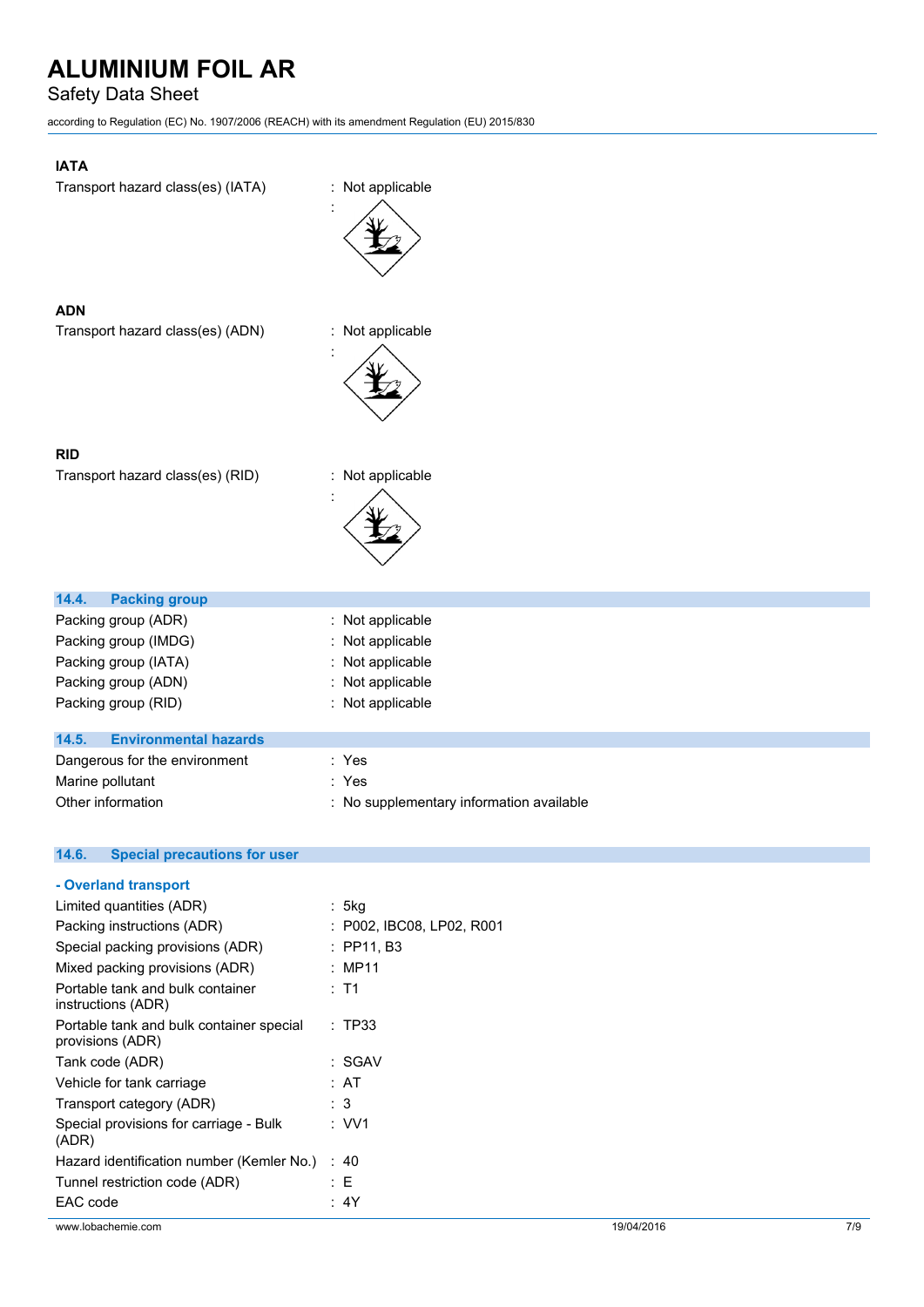## Safety Data Sheet

according to Regulation (EC) No. 1907/2006 (REACH) with its amendment Regulation (EU) 2015/830

| - Transport by sea<br>MFAG-No                    | : 170 |
|--------------------------------------------------|-------|
| - Air transport<br>No data available             |       |
| - Inland waterway transport<br>No data available |       |
| - Rail transport<br>No data available            |       |

**14.7. Transport in bulk according to Annex II of MARPOL 73/78 and the IBC Code**

Not applicable

**SECTION 15: Regulatory information**

**15.1. Safety, health and environmental regulations/legislation specific for the substance or mixture**

## **15.1.1. EU-Regulations**

No REACH Annex XVII restrictions ALUMINIUM FOIL AR is not on the REACH Candidate List ALUMINIUM FOIL AR is not on the REACH Annex XIV List

### **15.1.2. National regulations**

#### **Germany**

12th Ordinance Implementing the Federal : Is not subject of the 12. BlmSchV (Hazardous Incident Ordinance) Immission Control Act - 12.BImSchV

### **Netherlands**

| SZW-lijst van kankerverwekkende stoffen                                                 | : The substance is not listed |
|-----------------------------------------------------------------------------------------|-------------------------------|
| SZW-lijst van mutagene stoffen                                                          | : The substance is not listed |
| NIET-limitatieve lijst van voor de<br>voortplanting giftige stoffen - Borstvoeding      | : The substance is not listed |
| NIET-limitatieve lijst van voor de<br>voortplanting giftige stoffen -<br>Vruchtbaarheid | : The substance is not listed |
| NIET-limitatieve lijst van voor de<br>voortplanting giftige stoffen - Ontwikkeling      | : The substance is not listed |

### **15.2. Chemical safety assessment**

No additional information available

#### **SECTION 16: Other information**